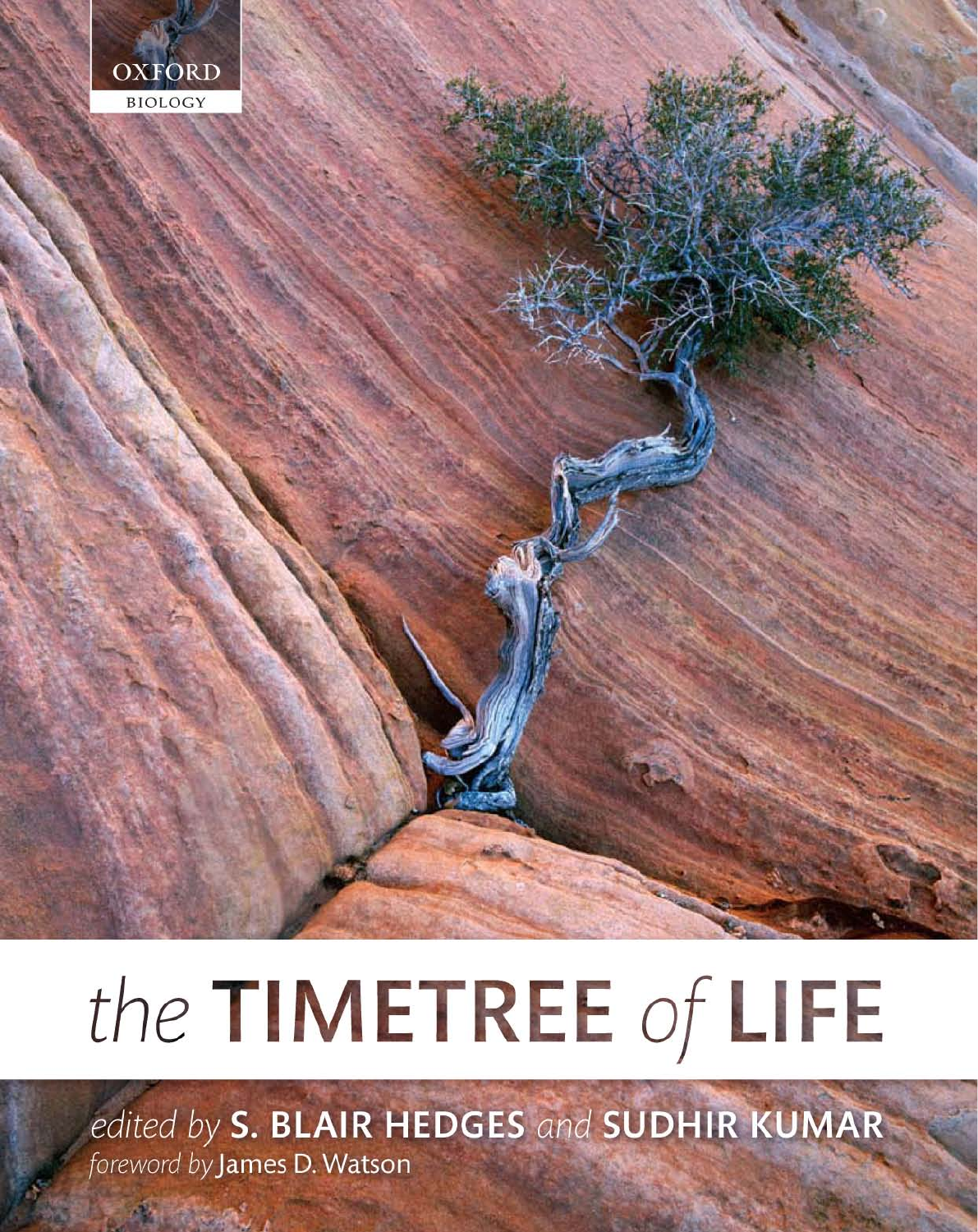# Caecilians (Gymnophiona)

#### *David J. Gower\* and Mark Wilkinson*

Department of Zoology, The Natural History Museum, London SW7 5BD, UK

\*To whom correspondence should be addressed (d.gower@nhm.  $ac<sub>11</sub>k$ 

# Abstract

The ~170 species of caecilians (Gymnophiona) are grouped into three to six families. Analyses of molecular data since 1993 have largely consolidated earlier hypotheses of family relationships inferred from morphology, although Uraeotyphlidae nests within a paraphyletic Ichthyophiidae rather than being Teresomata's closest relative. Dating analyses conducted thus far broadly agree. Most families diversified by the end of the Jurassic, 146 million years ago (Ma), with Uraeotyphlidae and Typhlonectidae originating from their ichthyophiid and caeciliid ancestors, respectively, by about 100–40 Ma. The Asian Ichthyophiidae and Uraeotyphlidae diverged after the breakup of Gondwana, probably on the Indian subcontinent before its collision with Asia.

Caecilians are a monophyletic group of elongate, snakeor wormlike amphibians lacking all trace of limbs and girdles, and with tails reduced or absent (Fig. 1). They are one of the three orders of the extant Lissamphibia, the Gymnophiona (~naked snakes), and are most likely the closest relatives of the more familiar frogs and salamanders (*1, 2*). All caecilians possess a distinctive cranial sensory organ, the tentacle, and have a unique dual jaw closing mechanism (*3*). Males have an eversible cloaca used in copulation, and fertilization is internal (*4*). Some groups retain the ancestral trait of an aquatic larval stage, but direct development and viviparity are common (5). The skin is externally segmented, with scales present in dermal pockets in many species. Most of the ~170 known species, grouped into three to six families (1, 6), inhabit soils as adults and, associated with burrowing, have reduced visual systems and heavily ossified skulls. The group has a primarily tropical (Gondwanan) distribution. Here we review the inferred phylogenetic relationships and estimated divergence times of the major lineages of caecilians. The classification used here follows the most recent review (*6*).

Until 1968 only a single family of caecilians was recognized. Taylor (7, 8) provided a four family classification that has been variously modified and extended by subsequent authors to accommodate new information on morphology, alternative hypotheses of phylogeny and differing perspectives on how best to deal with demonstrably paraphyletic taxa (1, 3, 6, 9-11). The first numerical phylogenetic analysis of caecilians (*9*) investigated intergeneric relationships using morphological (and life history) data. This and other family-level studies based on these initial data (*12, 13*) yielded a view of the phylogenetic relationships of the major lineages that has, in the main, been corroborated by subsequent molecular and morphological studies. The major exception has been a change in the placement of the Uraeotyphlidae, an Indian endemic that despite many similarities to the Teresomata (scolecomorphids, caeciliids, and typhlonectids) is now placed in the closest relative of the Teresomata, the Diatriata (Uraeotyphlidae + Ichthyophiidae), based on both morphological (*9*) and molecular (*1, 2, 14–16*) data (Fig. 2).

The first molecular phylogenetic studies used only partial mitochondrial ribosomal genes. Taxonomic



Fig. 1 A caeciliid caecilian amphibian (*Herpele squalostoma*) from Cameroon. Credit: © 1999 Natural History Museum, London.

D. J. Gower and M. Wilkinson. Caecilians (Gymnophiona). Pp. 369-372 in *The Timetree of Life*, S. B. Hedges and S. Kumar, Eds. (Oxford University Press, 2009).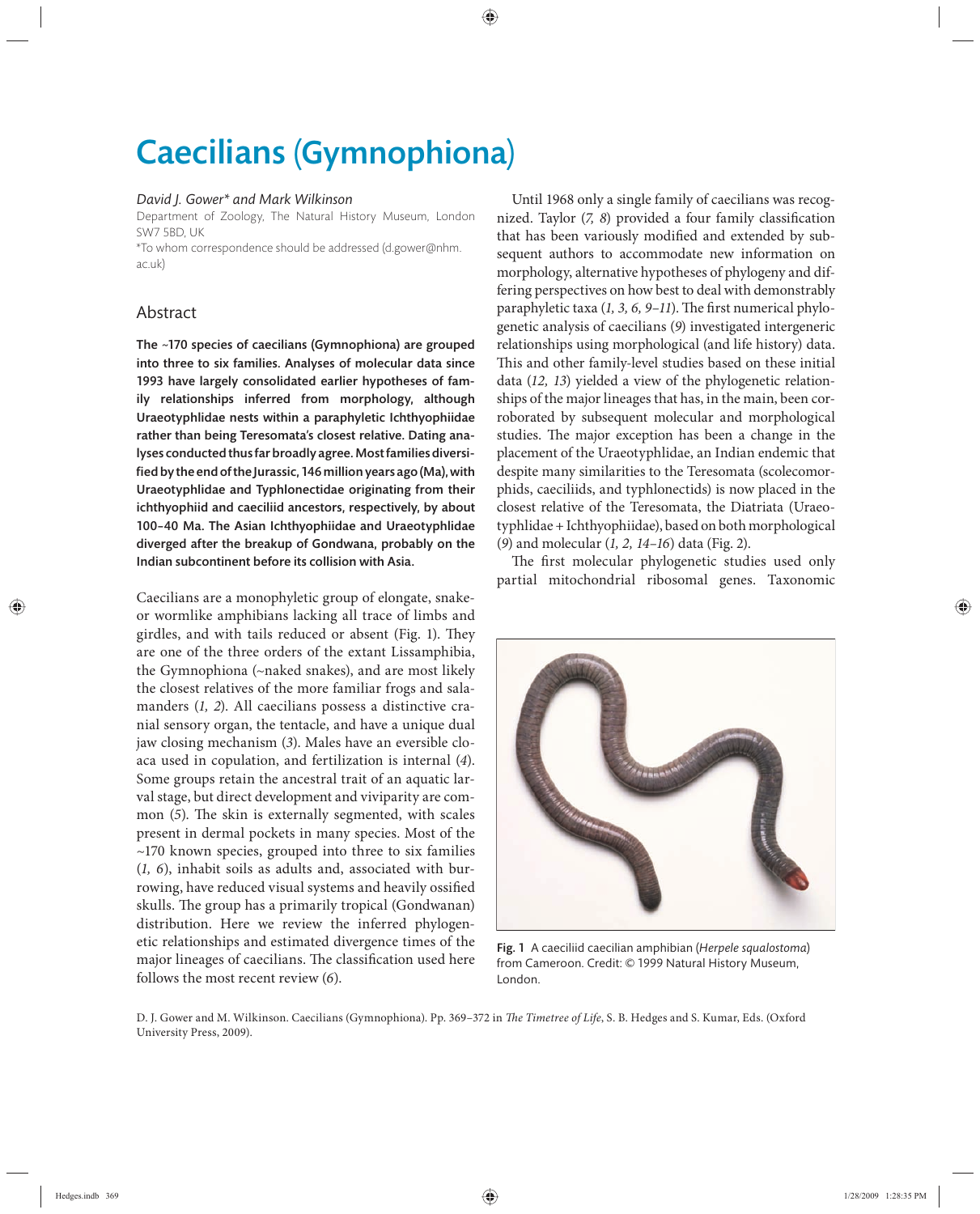

Fig. 2 A timetree of caecilians (Gymnophiona). Divergence times are shown in Table 1. The single species (*26*) of *Ichthyophis* that is the closest relative of *Uraeotyphlus* (thus making Ichthyophiidae paraphyletic) has not yet been included in dating analyses, and is ignored here. Codes for paraphyletic and/or

polyphyletic groups are as follows: Caeciliidae-1 (*Caecilia* + *Oscaecilia*, *Chthonerpeton*, and *Typhlonectes*) and Caeciliidae-2 (*Boulengerula* and *Herpele*). *Abbreviations*: Ng (Neogene) and Pg (Paleogene).

sampling has been increased steadily so as to improve the coverage of families from four to six, and to begin testing their monophyly as well as their interrelationships (*11, 14, 17*). Substantial expansions of the available molecular data have seen combined analyses of complete mitochondrial genomes and the *RAG-1* nuclear gene of representatives of all six families (*15*) and of concatenations of multiple nuclear and mitochondrial markers as part of large-scale analyses of amphibian interrelationships (*1, 2*). Sampling at the generic level is not yet complete.

We present a consensus view of the phylogenetic relationships of the major lineages of caecilians emerging from morphological and molecular studies (Fig. 2). Monophyly of four (of six families)—Rhinatrematidae, Uraeotyphlidae, Scolecomorphidae, and Typhlonectidae—is well supported by analyses of morphological and/or molecular data. The large and heterogeneous Caeciliidae, and the relatively more uniform Ichthyophiidae, have been convincingly demonstrated to be paraphyletic to Typhlonectidae and Uraeotyphlidae, respectively (*1, 2, 9, 10, 16*). Interfamilial relationships are generally well-supported by both morphology and molecules, except for the position of the Scolecomorphidae. While some molecular analyses have placed scolecomorphids within the Caeciliidae (*1, 17*), analyses of morphological data, of complete mitochondrial genomes and *RAG-1*, and of the most recent concatenated mitochondrial and nuclear markers indicate that Scolecomorphidae is the closest relative of the group containing Caeciliidae and Typhlonectidae (*2, 10, 15*).

Only a few studies have used molecular data to estimate the age of divergences among caecilian families (*2, 14, 18, 19*). Only Roelants *et al.* (*2*) have estimated dates of divergence for all six nodes in the inter-family tree, and so we focus on that study here (Fig. 2). This study dated a phylogeny of 171 amphibians (24 caecilians) based on ca. 3750 kb of sequences for one mitochondrial and four nuclear genes by using 22 calibrations from both (caecilian and noncaecilian) paleobiogeographic and (noncaecilian) fossil data. Use of two different statistical methods produced similar results (*2*).

Divergences among most caecilian families are estimated to have occurred in the early Mesozoic (251–146 Ma), at least by the end of the Jurassic (146 Ma). The two exceptions are later Mesozoic/early Cenozoic (100–40 Ma) divergences associated with the paraphyly of Ichthyophiidae and Caeciliidae (Fig. 2). Depth of divergence might profitably be employed to determine rank in future revisions of caecilian classification (20).

Other molecular dating estimates for divergences of some caecilian families based on smaller taxon and character samplings and using a variety of methods (*14, 18, 19*) are generally a little older, but they overlap with those from Roelants *et al.* (2). The main difference is an estimate of 250 Ma for the divergence between Diatriata and Teresomata (*19*), which is based on a single nonamphibian fossil calibration. Reanalysis of that data set with improved, multiple calibrations generally resulted in substantially younger dates throughout amphibians, although a revised estimate for the Diatriata–Teresomata divergence was not reported (*21*). Two other studies have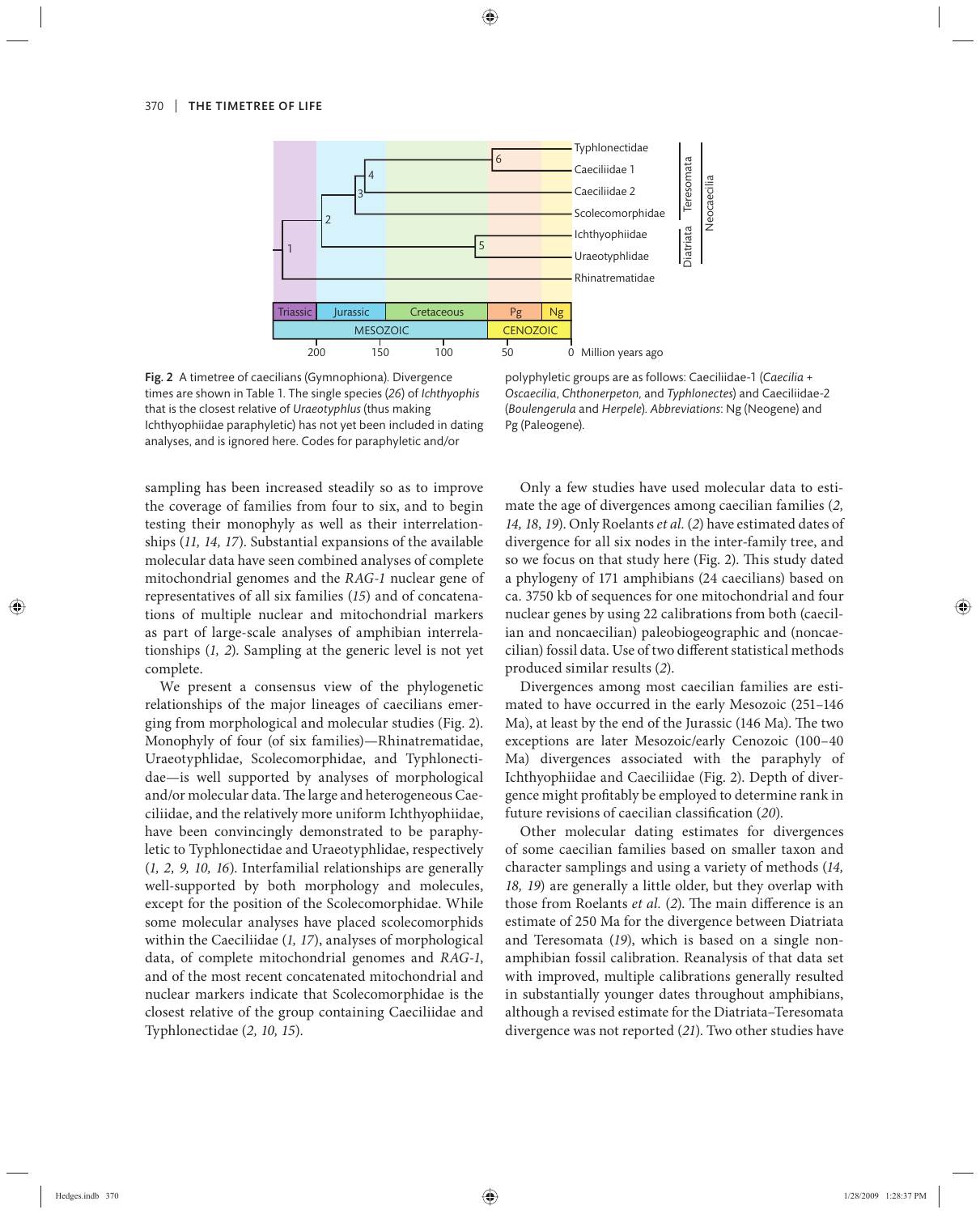| <b>Timetree</b> |             | <b>Estimates</b> |            |             |           |                          |                          |             |            |                          |           |
|-----------------|-------------|------------------|------------|-------------|-----------|--------------------------|--------------------------|-------------|------------|--------------------------|-----------|
| Node            | <b>Time</b> | Ref. (2)(a)      |            | Ref. (2)(b) |           | Ref. (14)                |                          | Ref. (18)   |            | Ref. (19)                |           |
|                 |             | Time             | <b>CI</b>  | <b>Time</b> | CI        | Time                     | Interval                 | <b>Time</b> | <b>CI</b>  | <b>Time</b>              | <b>CI</b> |
|                 | 226.4       | 226.4            | 254-197    | 217.8       | 242-192   | $\overline{\phantom{0}}$ | $\overline{\phantom{0}}$ | 214.3       | 256-177    | $\overline{\phantom{a}}$ |           |
|                 | 195.8       | 195.8            | 223-168    | 188.2       | 214-167   | 178                      | 278-126                  | 192.4       | 233-160    | 250                      | 274-224   |
| 3               | 169.3       | 169.3            | 193-146    | 162.8       | 185-145   |                          | $\qquad \qquad -$        | 177.1       | 218-148    | $\overline{\phantom{a}}$ |           |
| 4               | 161.8       | 161.8            | 185-140    | 156.5       | 175-139   | $\overline{a}$           | $\overline{\phantom{0}}$ | 155.2       | 193-134    |                          |           |
| 5               | 75.3        | 75.3             | $100 - 54$ | 74.6        | $99 - 55$ | 94                       | $123 - 72$               | 104.3       | $151 - 65$ |                          |           |
| 6               | 62.0        | 62.0             | $83 - 46$  | 59.6        | $77 - 42$ |                          |                          |             |            |                          |           |

Table 1. Divergence times (Ma) and their 95% confidence/credibility intervals (CI) among caecilians (Gymnophiona).

Note: Node times in the timetree are from Thorne–Kishino analysis (a) of one mitochondrial and four nuclear genes (~3750 basepairs) for 24 caecilian species as reported in ref. (2), in which results were also reported for penalized likelihood analysis (b) of the same data.

used molecular dating analyses to interpret caecilian evolution. Published substitution rates for amphibian mitochondrial DNA were used to estimate the divergence between Indian and the monophyletic Sri Lankan ichthyophiids at between 9.25 and 26 Ma (*22*), and relative dating was used to demonstrate that the divergences of three pairs of disjunctly distributed East–West African caeciliids and scolecomorphids were not contemporaneous (*23*).

Currently, the poverty of the "caecilian" fossil record (*24*) renders it irrelevant to the issue of dating divergences within Gymnophiona, because it comprises only two (ca. 190 and 140 Ma) fossil taxa not assignable to living lineages (= Gymnophiona) and three kinds of fossil vertebrae that may or may not belong to living lineages. Thus, it is not possible to use any currently known "caecilian" fossil to estimate the minimum age of Gymnophiona. As a result, molecular dating estimates have relied on paleogeographic data and noncaecilian fossils for calibration (*2, 14, 18, 19*).

The timetree indicates that multiple lineages of Gymnophiona coexisted with the two fossil (possibly stem-) taxa that do not belong to Gymnophiona, *Eocaecilia* and *Rubricacaecilia*. The stegokrotaphic (closed roofed) skull of *Eocaecilia* has been used to argue that, unlike the frogs and salamanders, and rhinatrematid caecilians (which have open roofed skulls), the ancestral caecilian was stegokrotaphic and therefore had a separate ancestry from the other amphibians (*25*). However, the long independent histories of *Eocaecilia* and Gymnophiona, the plausibility of their convergent adaptation to burrowing and independent evolution of stegokrotaphy, and the morphology of rhinatrematids caution against

accepting *Eocaecilia* as an accurate model for the ancestral caecilian.

The timetree is consistent with the hypothesis, based on present-day geographical distributions, that Gymnophiona is primarily a radiation of Gondwana (and the Gondwanan part of Pangea) and that the divergence of the exclusively Asian Ichthyophiidae and Uraeotyphlidae occurred on the Indian plate subsequent to the breakup of Gondwana and before its collision with Laurasian Asia (*14*).

One of the most interesting aspects of caecilian biology is the diversity of reproductive modes within the group. Some caecilians have been recently discovered to have extended parental care in which altricial young feed on a modified, lipid-rich epidermis of their attending mothers (*5*). Consideration of phylogenetic relationships suggests that this maternal dematophagy may be fairly widespread within Neocaecilia (*27*). Molecular dates indicate that this highly unusual form of parental care has persisted in multiple lineages for perhaps more than 138 million years.

## Acknowledgment

H. Taylor photographed the caecilian used in Fig. 1.

## References

- 1. D. R. Frost *et al.*, *Bull. Am. Mus. Nat. Hist.* **297**, 1 (2006).
- 2. K. Roelants *et al.*, *PNAS* **104**, 887 (2007).
- 3. R. A. Nussbaum, *Occ. Pap. Univ. Mich. Mus. Zool.* **683**, 1 (1977).
- 4. D. J. Gower, M. Wilkinson, *Bull. Nat. Hist. Mus. (Zool.)* **68**, 143 (2002).
- 5. A. Kupfer *et al.*, *Nature* **13**, 440 (2006).